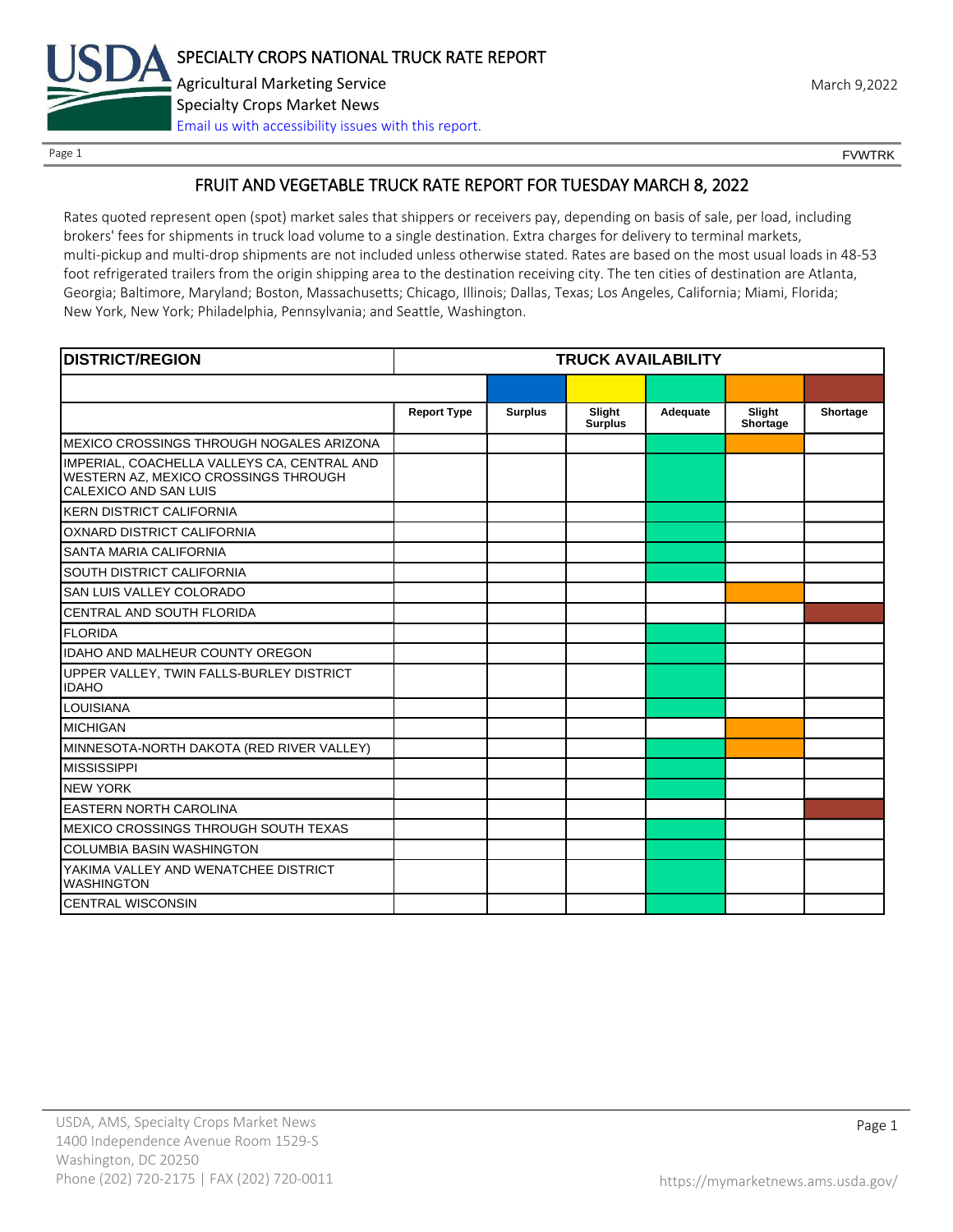

# PRICES FOR TUESDAY MARCH 8, 2022

In areas where rates are based on package rates, per-load rates were derived by multiplying the package rate by the number of packages in the most usual load in a 48-53 foot trailer.

## PERCENTAGE OF CHANGE FROM TUESDAY MARCH 1, 2022 SHOWN IN ()

#### MEXICO CROSSINGS THROUGH NOGALES ARIZONA

### --BEANS, ROUND GREEN TYPE, CORN, SWEET, CUCUMBERS, EGGPLANT, GRAPEFRUIT, HONEYDEWS, ORANGES, SQUASH, TOMATILLOS, TOMATOES, TOMATOES, CHERRY, TOMATOES, GRAPE TYPE, TOMATOES, PLUM TYPE AND WATERMELONS

|              |                 | RANGE     | <b>MOSTLY</b> |        |
|--------------|-----------------|-----------|---------------|--------|
| Atlanta      | Slight Shortage | 6500-7000 |               | $(+5)$ |
| Baltimore    | Adequate        | 7800-8500 |               | $(+7)$ |
| Boston       | Adequate        | 8600-9000 |               | $(+2)$ |
| Chicago      | Adequate        | 5800-6400 |               | $(+4)$ |
| Dallas       | Adequate        | 3500-4000 |               | (+6)   |
| Los Angeles  | Adequate        | 1700-2000 |               | (+6)   |
| Miami        | Adequate        | 7700-8200 |               | (+5)   |
| New York     | Adequate        | 8600-9000 |               | (+9)   |
| Philadelphia | Adequate        | 8000-9000 |               | (+9)   |

IMPERIAL, COACHELLA VALLEYS CA, CENTRAL AND WESTERN AZ, MEXICO CROSSINGS THROUGH CALEXICO AND SAN LUIS

#### --ANISE, BOK CHOY, BROCCOLI, CABBAGE/ FRESH CUT, CAULIFLOWER, CELERY, CHINESE CABBAGE, CILANTRO, ENDIVE, ESCAROLE, GREENS, KALE, LEEKS, LETTUCE, GREEN LEAF, LETTUCE, ICEBERG, LETTUCE, RED LEAF, LETTUCE, ROMAINE, PARSLEY AND SPINACH

|             |          | RANGE      | <b>MOSTLY</b> |         |
|-------------|----------|------------|---------------|---------|
| Atlanta     | Adequate | 6700-8700  | 7800-8600     | (+3)    |
| Baltimore   | Adequate | 8000-10000 | 8800-9500     | (+2)    |
| Chicago     | Adequate | 6000-8700  | 6800-8300     | (+8)    |
| Dallas      | Adequate | 5000-7500  | 6600-6900     | (+5)    |
| Los Angeles | Adequate | 1500-2300  | 1500-2100     | $(+13)$ |
| New York    | Adequate | 8500-10700 | 9200-10300    | (+3)    |
| Seattle     | Adequate | 4500-6300  | 5000-5900     | $(+5)$  |

#### KERN DISTRICT CALIFORNIA

# --CARROTS

|           |          | RANGE      | <b>MOSTLY</b> |        |
|-----------|----------|------------|---------------|--------|
| Atlanta   | Adequate | 6900-8900  | 8000-8800     | (+3)   |
| Baltimore | Adequate | 8200-10200 | 9000-9800     | $(+3)$ |
| Boston    | Adequate | 8700-10700 | 9400-10300    | $(+3)$ |
| Chicago   | Adequate | 6200-8300  | 7000-7900     | (+3)   |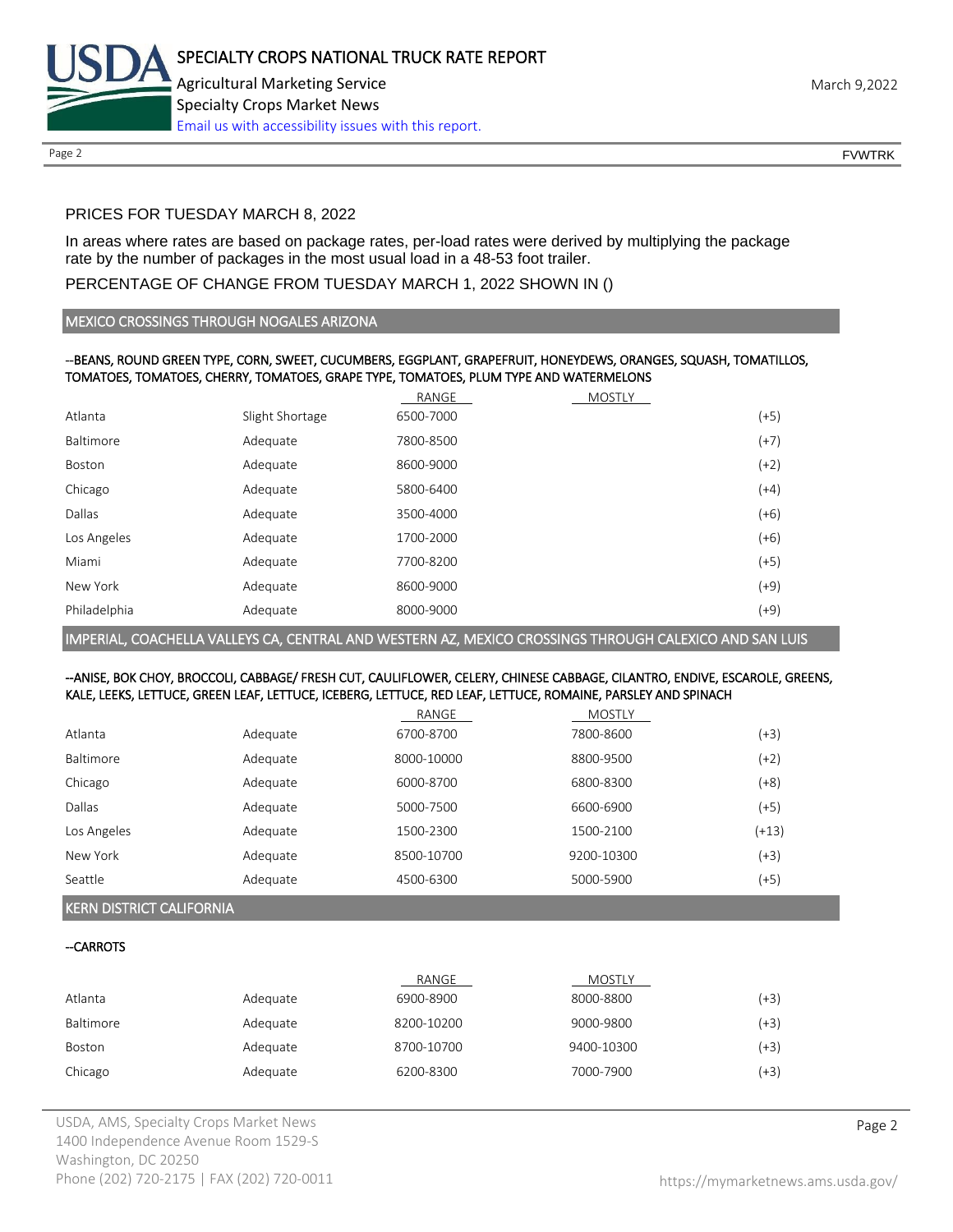

Agricultural Marketing Service **March 9,2022** March 9,2022

Specialty Crops Market News

|                                     | Email us with accessibility issues with this report.                                           |            |               |         |               |
|-------------------------------------|------------------------------------------------------------------------------------------------|------------|---------------|---------|---------------|
| Page 3                              |                                                                                                |            |               |         | <b>FVWTRK</b> |
| Dallas                              | Adequate                                                                                       | 5000-7700  | 6400-7300     | $(+4)$  |               |
| OXNARD DISTRICT CALIFORNIA          |                                                                                                |            |               |         |               |
|                                     | --ARTICHOKES, CABBAGE/ FRESH CUT, CELERY, CILANTRO, GREENS, KALE, LETTUCE, ROMAINE AND PARSLEY |            |               |         |               |
|                                     |                                                                                                | RANGE      | MOSTLY        |         |               |
| Atlanta                             | Adequate                                                                                       | 6900-9000  | 8000-8800     | $(+3)$  |               |
| Baltimore                           | Adequate                                                                                       | 8200-10000 | 9000-9800     | $(+3)$  |               |
| Chicago                             | Adequate                                                                                       | 6200-8300  | 7000-7900     | $(+3)$  |               |
| Dallas                              | Adequate                                                                                       | 5000-7700  | 6400-7300     | $(+4)$  |               |
| Los Angeles                         | Adequate                                                                                       | 1200-1900  |               | $(+15)$ |               |
| Philadelphia                        | Adequate                                                                                       | 8200-10400 | 9100-10000    | $(+3)$  |               |
| SANTA MARIA CALIFORNIA              |                                                                                                |            |               |         |               |
| -- BROCCOLI, CAULIFLOWER AND CELERY |                                                                                                |            |               |         |               |
|                                     |                                                                                                | RANGE      | <b>MOSTLY</b> |         |               |
| Baltimore                           | Adequate                                                                                       | 8200-10200 | 9000-9800     | $(+3)$  |               |
| Boston                              | Adequate                                                                                       | 9300-11000 | 9800-10500    | $(+2)$  |               |
| Chicago                             | Adequate                                                                                       | 6200-8300  | 7000-7900     | $(+3)$  |               |
| Dallas                              | Adequate                                                                                       | 5000-7700  | 6400-7300     | $(+4)$  |               |
| New York                            | Adequate                                                                                       | 8700-10700 | 9400-10300    | $(+3)$  |               |
| Philadelphia                        | Adequate                                                                                       | 8200-10400 | 9100-10000    | $(+3)$  |               |
| SOUTH DISTRICT CALIFORNIA           |                                                                                                |            |               |         |               |
|                                     | -- AVOCADOS, LEMONS, ORANGES AND TANGELOS                                                      |            |               |         |               |
|                                     |                                                                                                | RANGE      | <b>MOSTLY</b> |         |               |
| Baltimore                           | Adequate                                                                                       | 8800-10000 | 9000-9600     | $(+3)$  |               |
| Boston                              | Adequate                                                                                       | 9300-10700 | 9800-10500    | $(+3)$  |               |
| Chicago                             | Adequate                                                                                       | 7000-8500  | 7500-8000     | $(+3)$  |               |
| Dallas                              | Adequate                                                                                       | 6600-7500  | 6600-7400     | $(+4)$  |               |
| Seattle                             | Adequate                                                                                       | 5300-6000  |               | $(+6)$  |               |
| SAN LUIS VALLEY COLORADO            |                                                                                                |            |               |         |               |
| -- POTATOES                         |                                                                                                |            |               |         |               |
|                                     |                                                                                                | RANGE      | <b>MOSTLY</b> |         |               |
| Atlanta                             | Slight Shortage                                                                                | 4500-4950  |               | (0)     |               |
| Baltimore                           | Slight Shortage                                                                                | 6075-6525  |               | (0)     |               |
| Dallas                              | Slight Shortage                                                                                | 2250-2475  |               | (0)     |               |
| New York                            | Slight Shortage                                                                                | 6300-6750  |               | (0)     |               |

Philadelphia Slight Shortage 6300-6750 6300-6750 (0)

USDA, AMS, Specialty Crops Market News **Page 3** 1400 Independence Avenue Room 1529-S Washington, DC 20250 Phone (202) 720-2175 | FAX (202) 720-0011 <https://mymarketnews.ams.usda.gov/>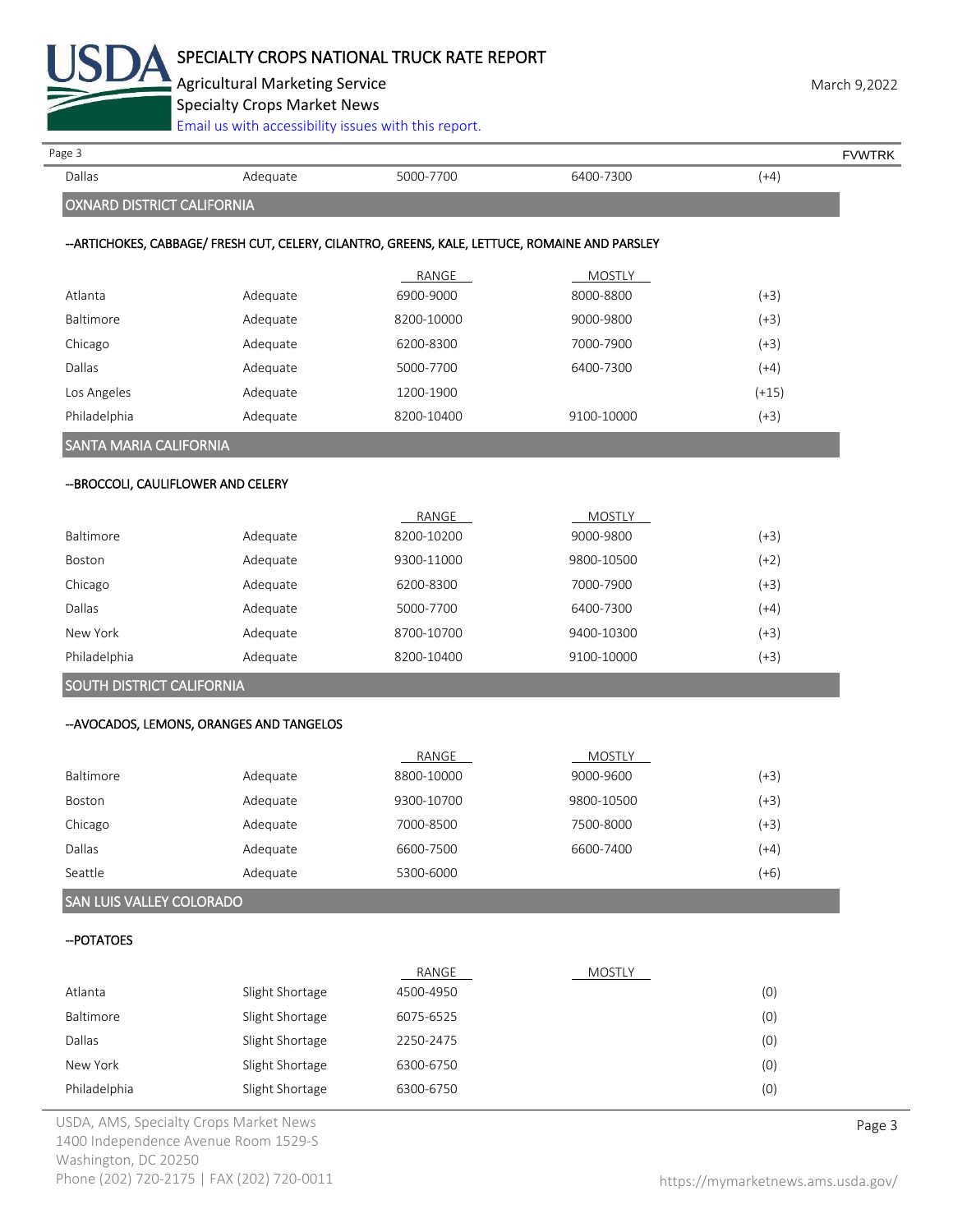

Page 4 FOUNTRK And the set of the set of the set of the set of the set of the set of the set of the set of the set of the set of the set of the set of the set of the set of the set of the set of the set of the set of the s

# CENTRAL AND SOUTH FLORIDA

# --BEANS, CABBAGE, CORN, SWEET, CUCUMBERS, EGGPLANT, ENDIVE, ESCAROLE, OKRA, PEPPERS, BELL TYPE, PEPPERS, OTHER, RADISHES, SQUASH, YELLOW STRAIGHTNECK, SQUASH, ZUCCHINI, STRAWBERRIES, TOMATOES, CHERRY, TOMATOES, GRAPE TYPE AND TOMATOES, PLUM TYPE

|              |          | RANGE     | <b>MOSTLY</b> |         |
|--------------|----------|-----------|---------------|---------|
| Atlanta      | Shortage | 1600-1800 |               | $(+17)$ |
| Baltimore    | Shortage | 3500-3800 |               | $(+26)$ |
| Boston       | Shortage | 4400-4800 |               | $(+11)$ |
| Chicago      | Shortage | 3400-3600 |               | $(+25)$ |
| New York     | Shortage | 4400-4500 |               | $(+16)$ |
| Philadelphia | Shortage | 3700-4000 |               | $(+5)$  |
| _______      |          |           |               |         |

FLORIDA

#### --POTATOES

|              |          | RANGE     | <b>MOSTLY</b> |     |
|--------------|----------|-----------|---------------|-----|
| Atlanta      | Adequate | 1200-1300 |               | (0) |
| Miami        | Adequate | 650-700   |               | (0) |
| New York     | Adequate | 3500-3700 |               | (0) |
| Philadelphia | Adequate | 3000-3200 |               | (0) |

# IDAHO AND MALHEUR COUNTY OREGON

--ONIONS, DRY

|              |          | RANGE       | <b>MOSTLY</b> |         |
|--------------|----------|-------------|---------------|---------|
| Atlanta      | Adequate | 7800-8250   |               | $(+3)$  |
| Baltimore    | Adequate | 8000-8800   |               | $(+3)$  |
| Boston       | Adequate | 8800-9600   |               | $(+3)$  |
| Chicago      | Adequate | 5250-6100   |               | $(+4)$  |
| Dallas       | Adequate | 5250-6100   |               | $(+4)$  |
| Los Angeles  | Adequate | 2350-3000   |               | $(+14)$ |
| Miami        | Adequate | 10100-11000 |               | $(+2)$  |
| New York     | Adequate | 8900-9600   |               | $(+4)$  |
| Philadelphia | Adequate | 8000-8800   |               | $(+3)$  |

# UPPER VALLEY, TWIN FALLS-BURLEY DISTRICT IDAHO

# --POTATOES

|           |          | RANGE      | <b>MOSTLY</b> |        |
|-----------|----------|------------|---------------|--------|
| Atlanta   | Adequate | 7250-8500  |               | (+5)   |
| Baltimore | Adequate | 7800-9000  |               | $(+4)$ |
| Boston    | Adequate | 9250-10500 |               | (+4)   |

USDA, AMS, Specialty Crops Market News **Page 4** 1400 Independence Avenue Room 1529-S Washington, DC 20250 Phone (202) 720-2175 | FAX (202) 720-0011 <https://mymarketnews.ams.usda.gov/>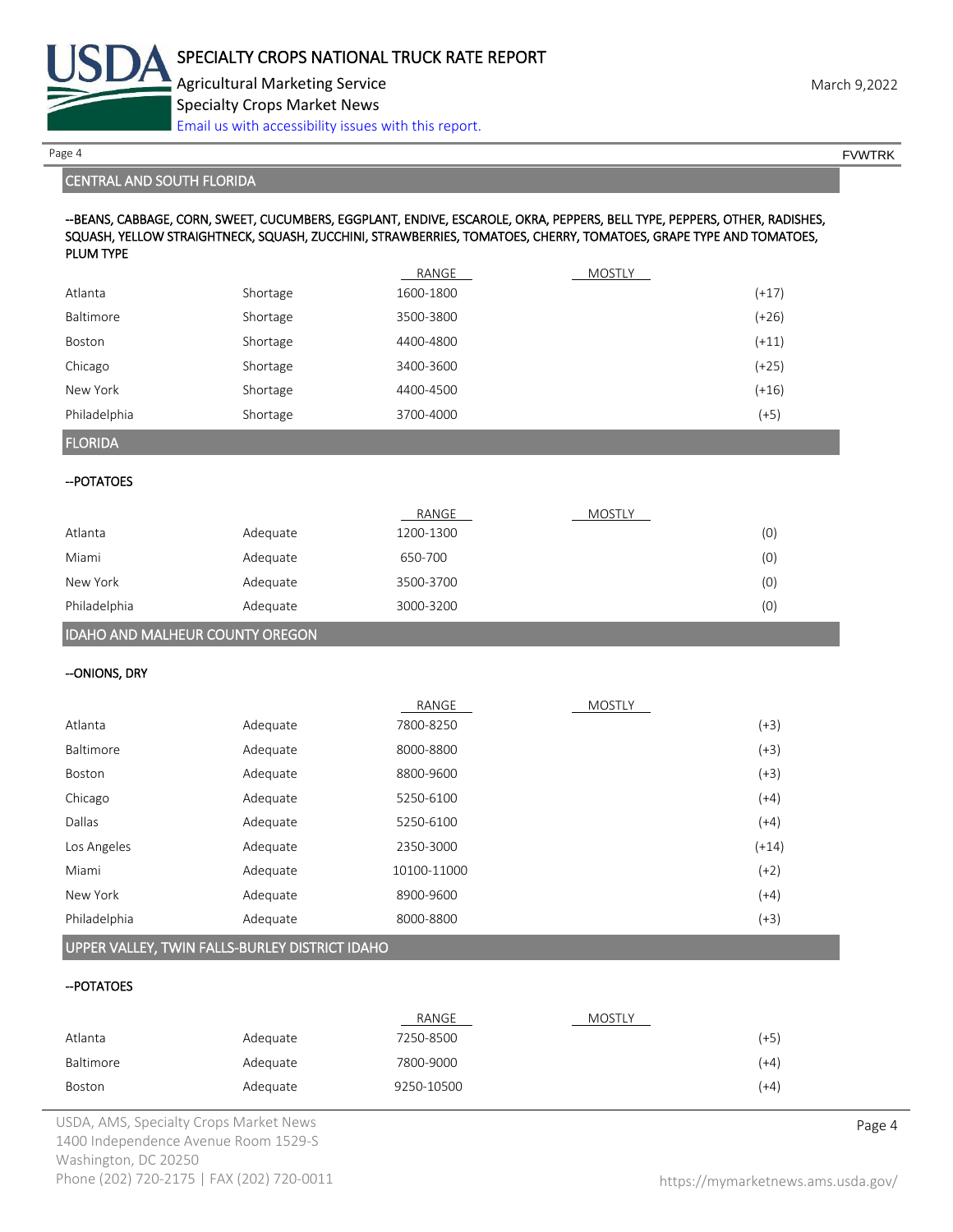

Agricultural Marketing Service **March 9,2022** March 9,2022 Specialty Crops Market News

[Email us with accessibility issues with this report.](mailto:mars@ams.usda.gov?subject=508%20Inquiry/Report)

| Page 5           |          |           |               | <b>FVWTRK</b> |
|------------------|----------|-----------|---------------|---------------|
| Chicago          | Adequate | 4250-5800 |               | $(+6)$        |
| Dallas           | Adequate | 4500-5650 |               | $(+5)$        |
| Los Angeles      | Adequate | 2250-3500 |               | $(+8)$        |
| Miami            | Adequate | 8800-9650 |               | $(+3)$        |
| New York         | Adequate | 8800-9250 |               | $(+3)$        |
| Philadelphia     | Adequate | 8000-9250 |               | $(+4)$        |
| <b>LOUISIANA</b> |          |           |               |               |
| --SWEET POTATOES |          |           |               |               |
|                  |          | RANGE     | <b>MOSTLY</b> |               |
| Boston           | Adequate | 5600-6400 | 6000-6200     | (0)           |
| New York         | Adequate | 5600-6200 | 5600-6000     | (0)           |
| MICHIGAN         |          |           |               |               |
| --APPLES         |          |           |               |               |
|                  |          |           |               |               |
|                  |          | RANGE     | <b>MOSTLY</b> |               |

| Slight Shortage | $(+1)$                                                                     |
|-----------------|----------------------------------------------------------------------------|
| Slight Shortage | $(+3)$                                                                     |
| Slight Shortage | $(+4)$                                                                     |
| Slight Shortage | $(+3)$                                                                     |
| Slight Shortage | $(+1)$                                                                     |
| Slight Shortage | (0)                                                                        |
|                 | 3900-4200<br>3400-3600<br>1200-1400<br>3600-3800<br>4000-4300<br>3800-4100 |

MINNESOTA-NORTH DAKOTA (RED RIVER VALLEY)

# --POTATOES

|                    |                 | RANGE     | <b>MOSTLY</b> |        |
|--------------------|-----------------|-----------|---------------|--------|
| Atlanta            | Adequate        | 6020-6450 | 6450          | (0)    |
| Boston             | Slight Shortage | 5805-7740 |               | (0)    |
| Chicago            | Adequate        | 2580-3010 |               | (0)    |
| Dallas             | Adequate        | 4730-6020 | 4730          | (0)    |
| <b>MISSISSIPPI</b> |                 |           |               |        |
| --SWEET POTATOES   |                 |           |               |        |
|                    |                 | RANGE     | <b>MOSTLY</b> |        |
| Atlanta            | Adequate        | 1600-1800 |               | (0)    |
| Chicago            | Adequate        | 2000-2800 | 2400-2600     | $(+2)$ |
| <b>NEW YORK</b>    |                 |           |               |        |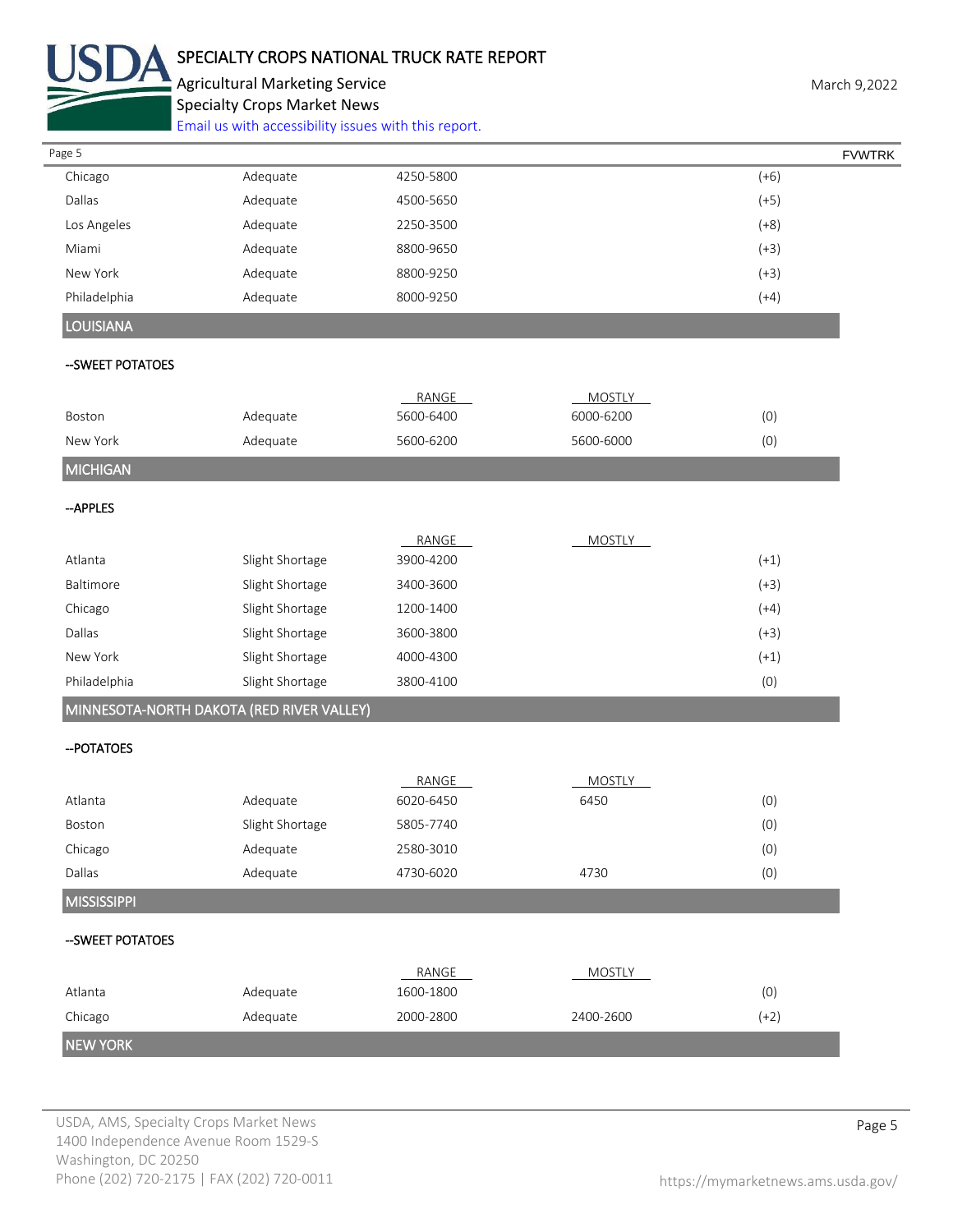

Agricultural Marketing Service **March 9,2022** March 9,2022

Specialty Crops Market News

[Email us with accessibility issues with this report.](mailto:mars@ams.usda.gov?subject=508%20Inquiry/Report)

Page 6 FVWTRK

# --APPLES

|               |          | RANGE     | MOSTLY    |     |
|---------------|----------|-----------|-----------|-----|
| Atlanta       | Adequate | 4400-5500 | 4400-4800 | (0) |
| Baltimore     | Adequate | 2000-4000 | 2200-3000 | (0) |
| <b>Boston</b> | Adequate | 2000-4000 | 3500-3800 | (0) |
| Miami         | Adequate | 4500-7000 | 5300-6500 | (0) |
| New York      | Adequate | 1800-3500 | 3000-3500 | (0) |
| Philadelphia  | Adequate | 2000-5000 | 3000-3500 | (0) |

# EASTERN NORTH CAROLINA

## --SWEET POTATOES

|                                      |          | RANGE     | <b>MOSTLY</b> |         |
|--------------------------------------|----------|-----------|---------------|---------|
| Atlanta                              | Shortage | 2800-2800 |               | (0)     |
| Baltimore                            | Shortage | 2200-2200 |               | (0)     |
| Boston                               | Shortage | 4250-4250 |               | $(+13)$ |
| Chicago                              | Shortage | 5000-5000 |               | $(+11)$ |
| Miami                                | Shortage | 3000-3000 |               | (0)     |
| New York                             | Shortage | 2800-3000 |               | (0)     |
| Philadelphia                         | Shortage | 2500-2800 |               | $(+13)$ |
| MEXICO CROSSINGS THROUGH SOUTH TEXAS |          |           |               |         |

### --BROCCOLI, CARROTS, CHAYOTE, CILANTRO, CUCUMBERS, GRAPEFRUIT, LIMES, MANGOES, ORANGES, PAPAYA, PEPPERS, ANAHEIM, PEPPERS, BELL TYPE, PEPPERS, HABANERO, PEPPERS, JALAPENO, PEPPERS, POBLANO, PEPPERS, SERRANO, PINEAPPLES, TOMATILLOS, TOMATOES, TOMATOES, GRAPE TYPE, TOMATOES, PLUM TYPE AND WATERMELONS

|                                  |          | RANGE     | <b>MOSTLY</b> |         |
|----------------------------------|----------|-----------|---------------|---------|
| Atlanta                          | Adequate | 4200-4800 | 4300-4700     | $(+7)$  |
| <b>Baltimore</b>                 | Adequate | 7000-7800 | 7200-7600     | $(+12)$ |
| <b>Boston</b>                    | Adequate | 8000-8700 | 8200-8600     | $(+2)$  |
| Chicago                          | Adequate | 5000-5600 | 5000-5400     | $(+2)$  |
| Dallas                           | Adequate | 2000-2300 | 2000-2200     | $(+11)$ |
| Los Angeles                      | Adequate | 4000-4800 | 4200-4600     | $(+14)$ |
| Miami                            | Adequate | 4800-5200 | 4800-5000     | $(+1)$  |
| New York                         | Adequate | 7900-8400 | 8000-8300     | $(+6)$  |
| Philadelphia                     | Adequate | 7200-8000 | 7400-7800     | $(+9)$  |
| Seattle                          | Adequate | 7600-8000 | 7600-7800     | $(-4)$  |
| <b>COLUMBIA BASIN WASHINGTON</b> |          |           |               |         |

# --ONIONS, DRY AND POTATOES

|                      |                                           | RANGE     | MOSTLY |                                    |
|----------------------|-------------------------------------------|-----------|--------|------------------------------------|
| Atlanta              | Adequate                                  | 9200-9700 |        | $(+4)$                             |
|                      | USDA, AMS, Specialty Crops Market News    |           |        | Page 6                             |
|                      | 1400 Independence Avenue Room 1529-S      |           |        |                                    |
| Washington, DC 20250 |                                           |           |        |                                    |
|                      | Phone (202) 720-2175   FAX (202) 720-0011 |           |        | https://mymarketnews.ams.usda.gov/ |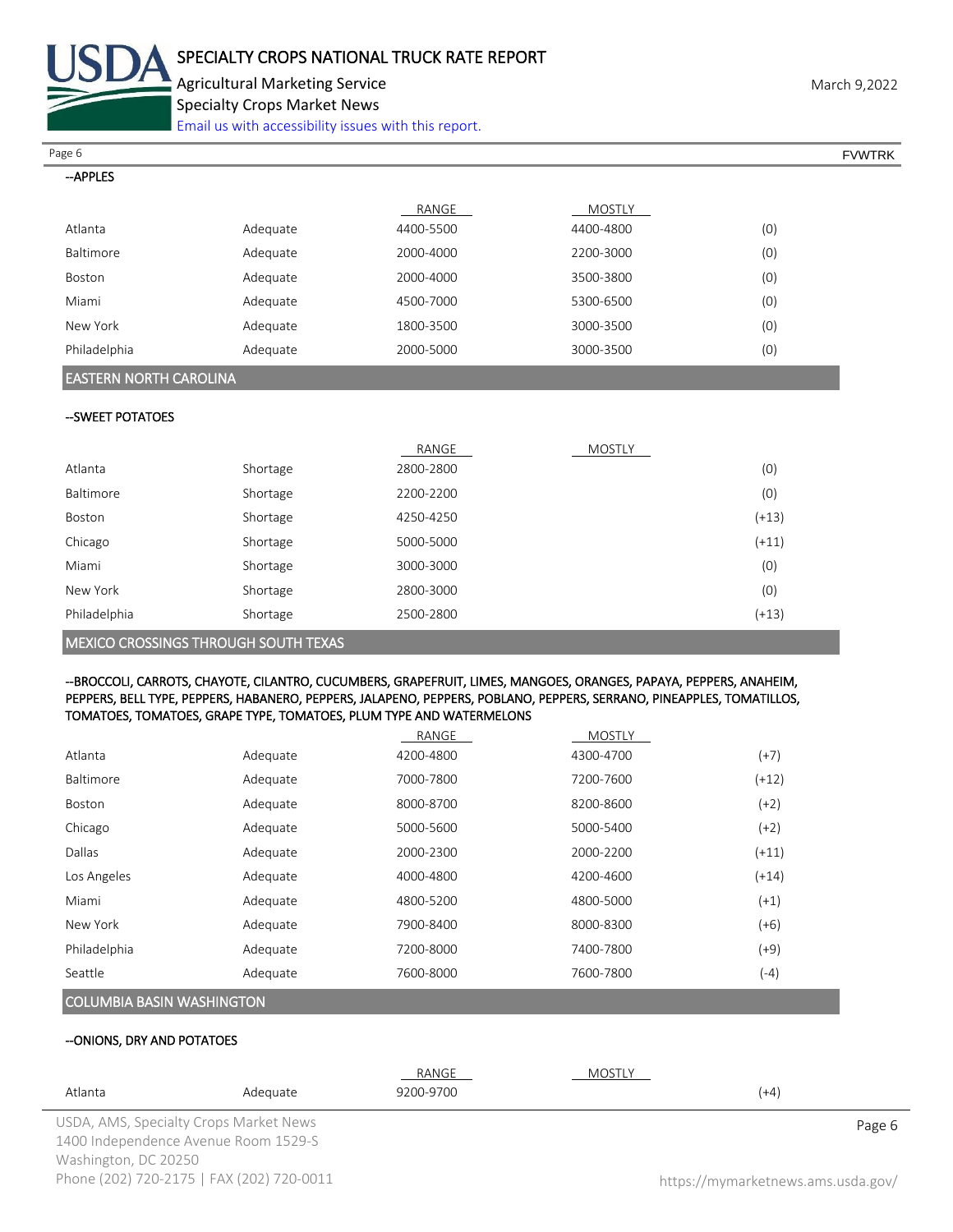

Agricultural Marketing Service **March 9,2022** March 9,2022 Specialty Crops Market News

[Email us with accessibility issues with this report.](mailto:mars@ams.usda.gov?subject=508%20Inquiry/Report)

| Page 7        |          |             | <b>FVWTRK</b> |
|---------------|----------|-------------|---------------|
| <b>Dallas</b> | Adequate | 6800-8100   | $(+3)$        |
| Los Angeles   | Adequate | 3500-4200   | $(+12)$       |
| Miami         | Adequate | 10000-12500 | $(+6)$        |
| New York      | Adequate | 11000-12000 | $(+3)$        |

YAKIMA VALLEY AND WENATCHEE DISTRICT WASHINGTON

## --APPLES AND PEARS

|              |          | RANGE       | <b>MOSTLY</b> |         |
|--------------|----------|-------------|---------------|---------|
| Atlanta      | Adequate | 8500-10000  | 9500-9900     | $(+3)$  |
| Baltimore    | Adequate | 9300-10500  | 9400-9900     | (+2)    |
| Boston       | Adequate | 9900-11500  | 10200-11000   | $(+2)$  |
| Chicago      | Adequate | 6800-8000   | 7200-7800     | (+3)    |
| Dallas       | Adequate | 7300-8600   | 7600-8500     | (+5)    |
| Los Angeles  | Adequate | 3000-3900   | 3200-3900     | (+4)    |
| Miami        | Adequate | 10500-12000 |               | $(+6)$  |
| New York     | Adequate | 9600-11000  | 9800-10500    | (+2)    |
| Philadelphia | Adequate | 9300-10800  | 9500-10000    | (+2)    |
| Seattle      | Adequate | 1300-1600   | 1300-1400     | $(+29)$ |

CENTRAL WISCONSIN

# --ONIONS, DRY AND POTATOES

|              |          | RANGE     | <b>MOSTLY</b> |     |
|--------------|----------|-----------|---------------|-----|
| Atlanta      | Adequate | 4250-5400 | 4675-4800     | (0) |
| Baltimore    | Adequate | 4250-4675 | 4500-4675     | (0) |
| Boston       | Adequate | 4675-5200 |               | (0) |
| Chicago      | Adequate | 1275-1700 | 1275-1300     | (0) |
| Miami        | Adequate | 6500-6800 |               | (0) |
| New York     | Adequate | 4675-5100 | 5000-5100     | (0) |
| Philadelphia | Adequate | 4250-4675 | 4500-4675     | (0) |